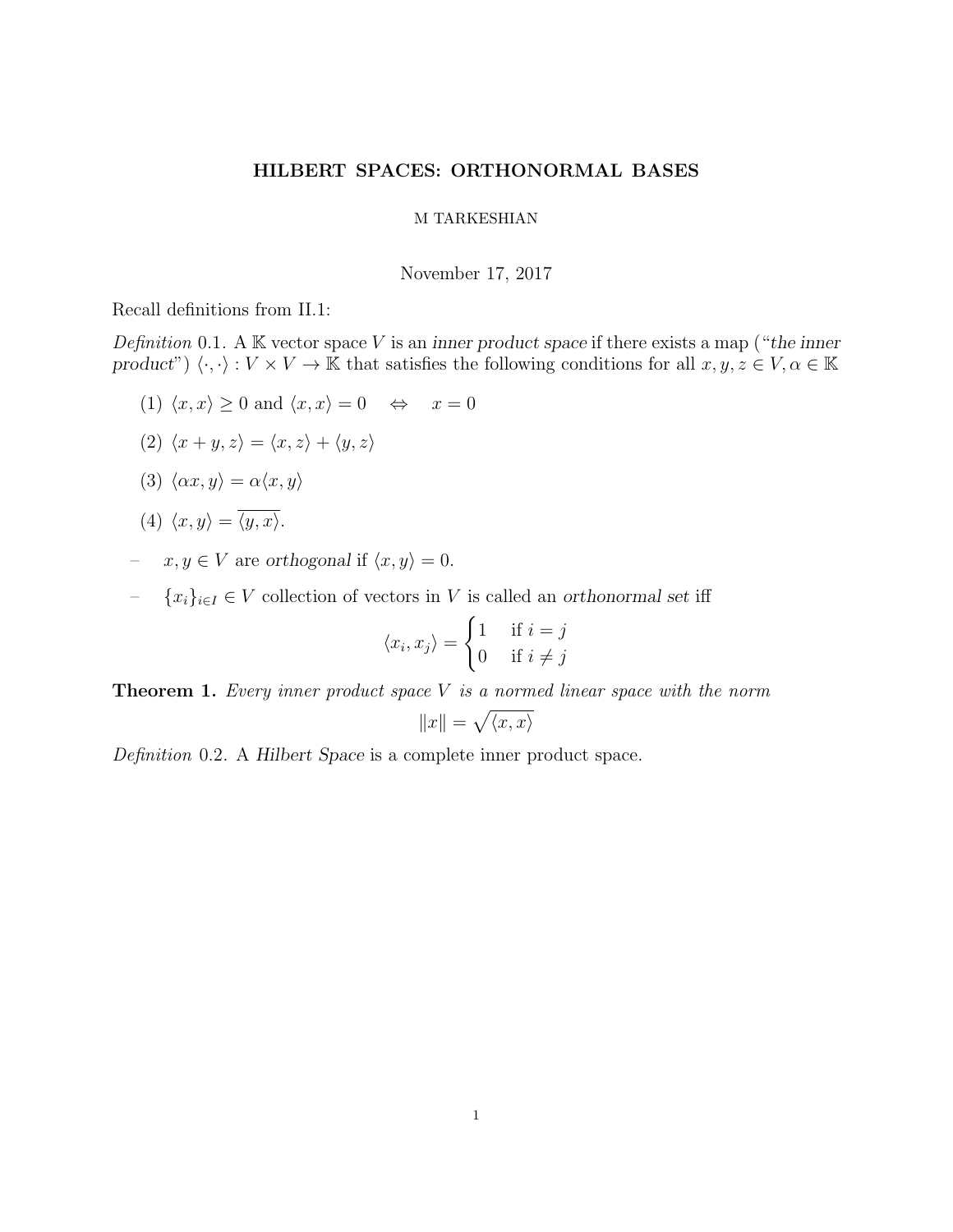#### 1. Hilbert Spaces: Orthonormal Bases

Want to develop idea of orthonormal set further  $\Rightarrow$  To extend the finite-dimensional "basis" to complete inner product spaces.

Definition 1.1. Let  $\mathcal H$  be a Hilbert space.

Orthonormal Basis for  $H /$  Complete Orthonormal System for  $H$ :

An orthonormal set  $S \subseteq \mathcal{H}$  such that if  $S \subsetneq U$  for some  $U \subseteq \mathcal{H}$ , then U is not an orthonormal set.

i.e., No other orthonormal set contains  $S$  as a proper subset.

## Theorem II.5

Every Hilbert space H has an orthonormal basis.

Proof. (Standard application of Zorn's Lemma)

Let  $\mathcal C$  be the collection of all orthonormal sets in  $\mathcal H$ .

Define the regular partial ordering on C (set inclusion), i.e.,  $S_1 < S_2$  if  $S_1 \subset S_2$ .

C is non-empty since for any  $v \in V$ ,  $\int v$  $||v||$  $\mathcal{L}$ is an orthonormal set  $\Rightarrow \mathcal{C} \neq \emptyset$ .

Let  $\{S_{\alpha}\}_{{\alpha}\in A}$  be any linearly ordered subset of C (i.e., any totally ordered subset of C). Then,

> $S = \bigcup_{\alpha \in A} S_{\alpha}$  is an orthonormal set and  $S_{\alpha} < S \quad \forall \alpha \in A \text{ (as } S_{\alpha} \subset S \text{ by definition of union)}$

Why is S orthonormal?

p Suppose  $x, y \in S, x \neq y$ . Clearly  $\langle x, x \rangle = 1 = \langle y, y \rangle$  as both  $x, y$  are elements of an orthonormal set in V. Then,  $x \in S_i$  and  $y \in S_j$  for some  $i, j \in A$ . As  $\{S_\alpha\}_{\alpha \in A}$  is totally ordered, then either  $S_i \subset S_j$  or  $S_j \subset S_i$ .

WLOG,  $S_i \subset S_j$ , then  $x, y \in S_j$  and hence since  $S_j$  is an orthonormal set, then  $\langle x, y \rangle = 0$ . As  $x, y \in S$  were arbitrary, then it follows that S is an orthonormal set.  $\Box$ 

Now, S is orthonormal  $(S \in \mathcal{C})$  and  $S_\alpha < S$  for all  $\alpha \in A$ . By definition, then S is an upper bound of the totally ordered subset  $\{S_{\alpha}\}_{{\alpha}\in A}$ .

As  $\{S_{\alpha}\}_{{\alpha}\in A}$  was an arbitrary totally ordered subset of C, then every totally ordered subset has an upper bound.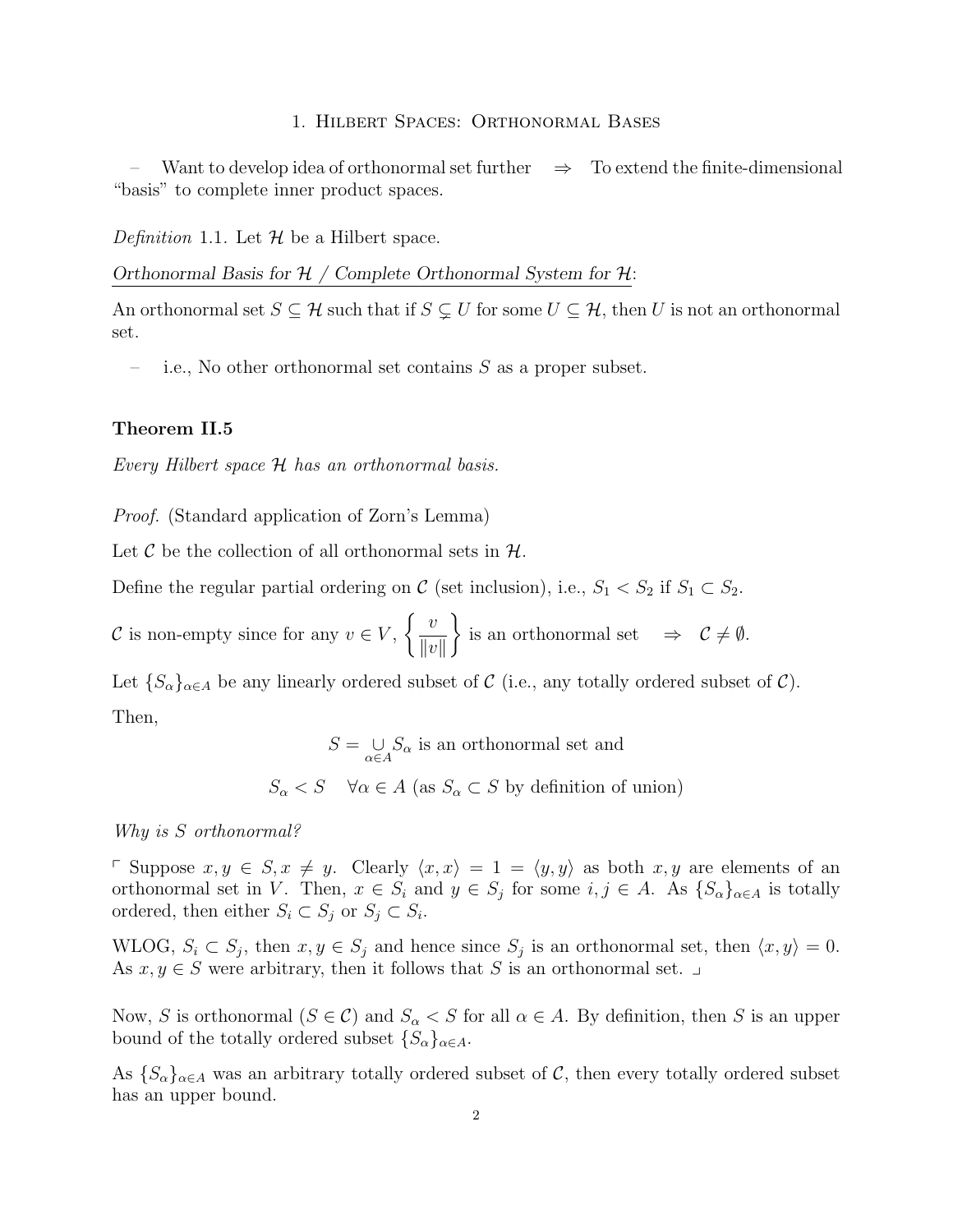By Zorn's Lemma, it follows that  $\mathcal C$  has a maximal element. That is, there exists some  $B \in \mathcal{C}$  such that if  $B \subset S$  for an orthonormal set  $S \subseteq V$ , then  $B = S$ . Hence, B is an orthonormal set that is not properly contained in any other orthonormal set. By definition, B is an orthonormal basis for  $H$ .

⇒ Every Hilbert space has an orthonormal basis.

BUT... Orthonormal Basis  $\neq$  Vector Space Basis

*Counterexample*: For each  $n \in \mathbb{N}$ , let  $e_n \in \ell^2$  be the sequence  $(e_{n,k})_{k\geq 1}$  where

 $e_{n,n} = 1$  and  $e_{n,k} = 0$  if  $n \neq k$ 

So  $\mathcal{E} = \{e_n \mid n \in \mathbb{N}\}\$ is an orthonormal basis of  $\ell^2$  (since  $\langle x, e_j \rangle = x_j$  for all j), but NOT a vector space basis since the sequence  $\left(\frac{1}{n}\right)$  $\left(\frac{1}{n}\right)_{n\geq 1} \in \ell^2$  is NOT a finite linear combination of elements of  $\mathcal{E}$ . i.e.,

$$
\mathrm{lin}\mathcal{E}\neq\ell^2
$$

Analogous to finite-dimensional vector spaces, elements of a Hilbert space can be expressed as a "linear combination" of basis elements by the following theorem.

#### Theorem II.6

Let H be a Hilbert space and  $S = \{x_{\alpha}\}_{{\alpha \in A}}$  an orthonormal basis. Then, for each  $y \in H$ ,

$$
y = \sum_{\alpha \in A} \langle y, x_{\alpha} \rangle x_{\alpha} \tag{1}
$$

and

$$
||y||^2 = \sum_{\alpha \in A} |\langle y, x_\alpha \rangle|^2 \tag{2}
$$

The equality in  $(1)$  means that the sum on the right-hand side converges to y in H independent of order.

Conversely, if  $\sum_{\alpha\in A} |c_{\alpha}|^2 < \infty$ ,  $c_{\alpha} \in \mathbb{K}$ , then  $\sum_{\alpha\in A} c_{\alpha}x_{\alpha}$  converges to an element of  $\mathcal{H}$ .

Proof.

**To show** (1):  $y = \sum_{\alpha \in A} \langle y, x_{\alpha} \rangle x_{\alpha}$ , let  $y \in \mathcal{H}$  be arbitrary.

By *Bessel's Inequality* (Section II.1), for any finite subset  $A' \subseteq A$ ,

$$
\sum_{\alpha \in A'} |\langle y, x_\alpha \rangle|^2 \le ||y||^2
$$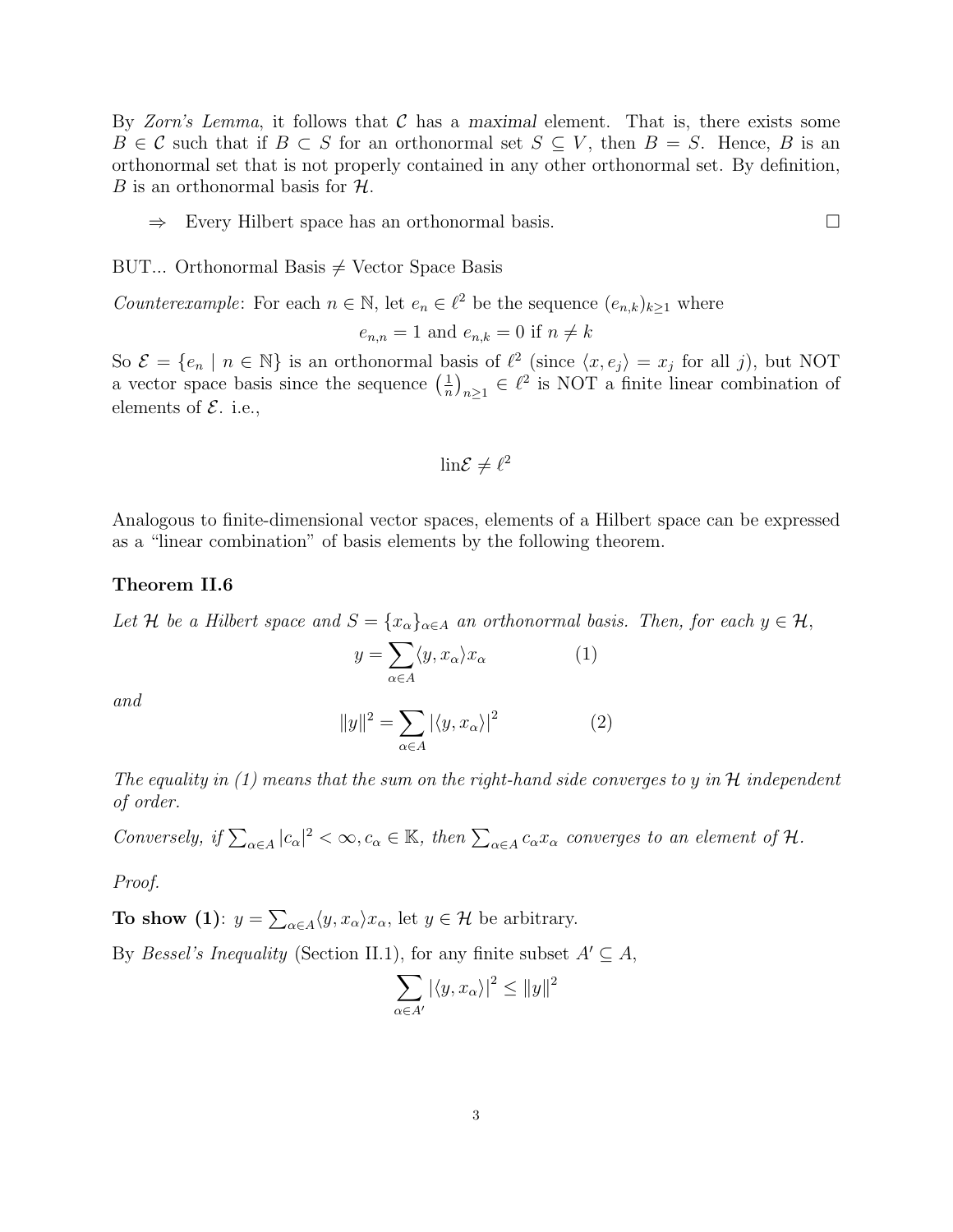Thus,  $\langle y, x_\alpha \rangle \neq 0$  for only a countable number of  $\alpha$ 's in A.

Why is  $E = {\alpha \in A | \langle y, x_{\alpha} \rangle \neq 0}$  countable?

 $\ulcorner$  For each  $n \in \mathbb{N}$ , define

$$
E_n = \left\{ \alpha \in A \mid |\langle y, x_\alpha \rangle| > \frac{1}{n} \right\}
$$

Suppose  $E_n$  is infinite.

Then, there exists a countably infinite subset  $\{\alpha_m\}_{m\in\mathbb{N}} \subset E_n$  such that  $\alpha_m \neq \alpha_k$  whenever  $k \neq m$ . Hence, by Bessel's inequality,

$$
||y||^2 \ge \sum_{i=1}^m |\langle y, x_{\alpha_i} \rangle|^2
$$

Taking the limit as  $m \to \infty$ ,

$$
||y||^2 \ge \sum_{m \in \mathbb{N}} |\langle y, x_{\alpha_m} \rangle|^2 \ge \sum_{m \in \mathbb{N}} \frac{1}{n^2}
$$

As the latter sum diverges, this implies  $||y|| = \infty$  (contradiction!). Hence, each  $E_n$  is finite. Now,

$$
E = \{ \alpha \in A \mid \langle y, x_{\alpha} \rangle \neq 0 \} = \bigcup_{n \in \mathbb{N}} E_n
$$

is a countable union of finite sets  $\Rightarrow$  E is countable.

Order these indices by  $\alpha_1, \alpha_2, \ldots$  and so on.

Now,  $\sum_{j=1}^{n} |\langle y, x_{\alpha_j} \rangle|$  $2 \le ||y||^2$  is monotone increasing (as it is summing positive terms) and bounded (by  $||y||^2$ ), hence it converges as  $n \to \infty$ .

Since

$$
\sum_{\alpha \in A} ||\langle y, x_{\alpha} \rangle x_{\alpha}|| = \sum_{\alpha \in A} |\langle y, x_{\alpha} \rangle| < \infty
$$

then this sum *absolutely converges.* As  $H$  is a Banach space, then it follows that  $\sum_{\alpha\in A}\langle y,x_\alpha\rangle x_\alpha\in$  $\mathcal H$  converges in  $\mathcal H$ .

For  $n \in \mathbb{N}$ , let  $y_n = \sum_{j=1}^n \langle y, x_{\alpha_j} \rangle x_{\alpha_j}$ .

Then, for  $n > m$ ,

$$
||y_n - y_m||^2 = \left\| \sum_{j=m+1}^n \langle y, x_{\alpha_j} \rangle x_{\alpha_j} \right\|^2
$$

$$
||y_n - y_m||^2 = \sum_{j=m+1}^n |\langle y, x_{\alpha_j} \rangle|^2
$$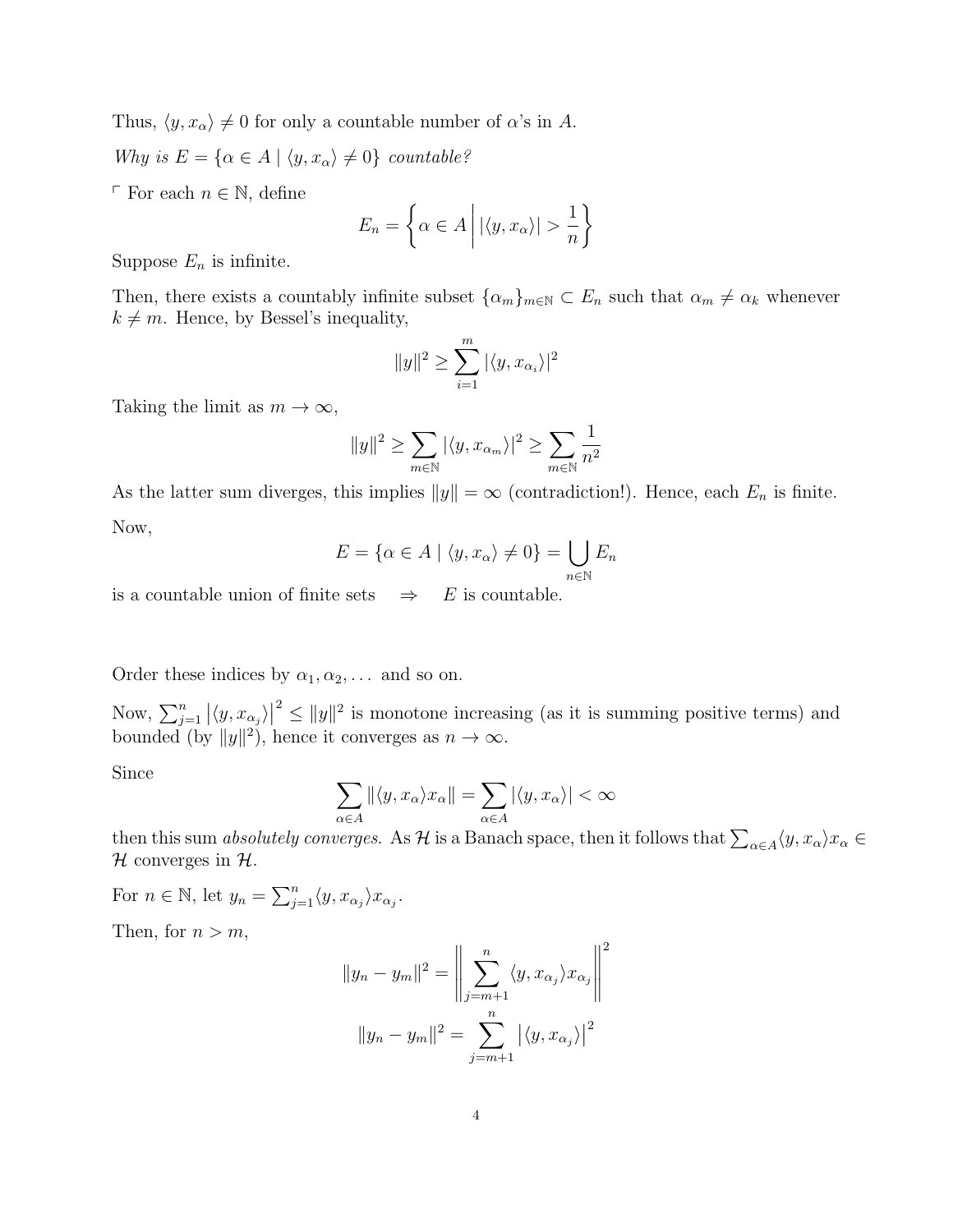Why?

 $\ulcorner$  By definition of the norm on  $\mathcal{H},$ 

$$
\left\| \sum_{j=m+1}^{n} \langle y, x_{\alpha_j} \rangle x_{\alpha_j} \right\|^2 = \left( \sum_{j=m+1}^{n} \langle y, x_{\alpha_j} \rangle x_{\alpha_j}, \sum_{j=m+1}^{n} \langle y, x_{\alpha_j} \rangle x_{\alpha_j} \right)
$$

By linearity of the inner product on  $H$  in the first coordinate and conjugate linearity in the second coordinate, then

$$
\left(\sum_{j=m+1}^{n} \langle y, x_{\alpha_j}, y \rangle x_{\alpha_j}, \sum_{j=m+1}^{n} \langle y, x_{\alpha_j} \rangle x_{\alpha_j}\right) = \sum_{j=m+1}^{n} \sum_{j=m+1}^{n} \langle y, x_{\alpha_j} \rangle \cdot \overline{\langle y, x_{\alpha_j} \rangle} \cdot \langle x_{\alpha_j}, x_{\alpha_j} \rangle
$$

As  $S = \{x_{\alpha}\}_{{\alpha \in A}}$  is an orthonormal set,  $\langle x_{\alpha_j}, x_{\alpha_j} \rangle = 1$  and hence

$$
\left(\sum_{j=m+1}^{n} \langle y, x_{\alpha_j} \rangle x_{\alpha_j}, \sum_{j=m+1}^{n} \langle y, x_{\alpha_j} \rangle x_{\alpha_j}\right) = \sum_{j=m+1}^{n} \langle y, x_{\alpha_j} \rangle \cdot \overline{\langle y, x_{\alpha_j} \rangle}
$$
  

$$
\Rightarrow ||y_n - y_m||^2 = \sum_{j=m+1}^{n} |\langle y, x_{\alpha_j} \rangle|^2
$$

Thus the statement holds  $\lrcorner$ 

Since  $\sum_{j=1}^{n} |\langle y, x_{\alpha_j} \rangle|$ <sup>2</sup> converges as  $n \to \infty$ , then

$$
||y_n - y_m||^2 = \sum_{j=m+1}^n |\langle y, x_{\alpha_j} \rangle|^2 \quad \Rightarrow \quad (y_n)_{n \ge 1} \in \mathcal{H} \text{ is Cauchy}
$$

Why?

 $\ulcorner$  Let  $\varepsilon > 0$  be arbitrary.

$$
||y_n - y_m||^2 = \sum_{j=m+1}^n |\langle y, x_{\alpha_j} \rangle|^2
$$

Let  $L = \lim_{n \to \infty} \sum_{j=1}^{n} |\langle y, x_{\alpha_j} \rangle|$ 2 .

Let  $\varepsilon' = \varepsilon^2 - |L|$ . Then, there exists some  $N \in \mathbb{N}$  such that for all  $n \geq N$ ,

$$
\left|\sum_{j=1}^{n} \left| \langle y, x_{\alpha_j} \rangle \right|^2 - L \right| < \varepsilon'
$$

Since  $||y_n - y_m||^2 = \sum_{j=m+1}^n |\langle y, x_{\alpha_j} \rangle|$ <sup>2</sup>, and by the reverse triangle inequality, then  $\Rightarrow$   $||y_n - y_m||^2 - |L|| < \varepsilon'$  $\Rightarrow$   $||y_n - y_m||^2 < \varepsilon' + |L|$ 

$$
||y_n - y_m|| < \sqrt{\varepsilon' + |L|}
$$
  
\n
$$
\Rightarrow ||y_n - y_m|| < \varepsilon \text{ for all } n, m \ge N
$$

Thus,  $(y_n)_{n\geq 1} \in \mathcal{H}$  is Cauchy  $\Box$ .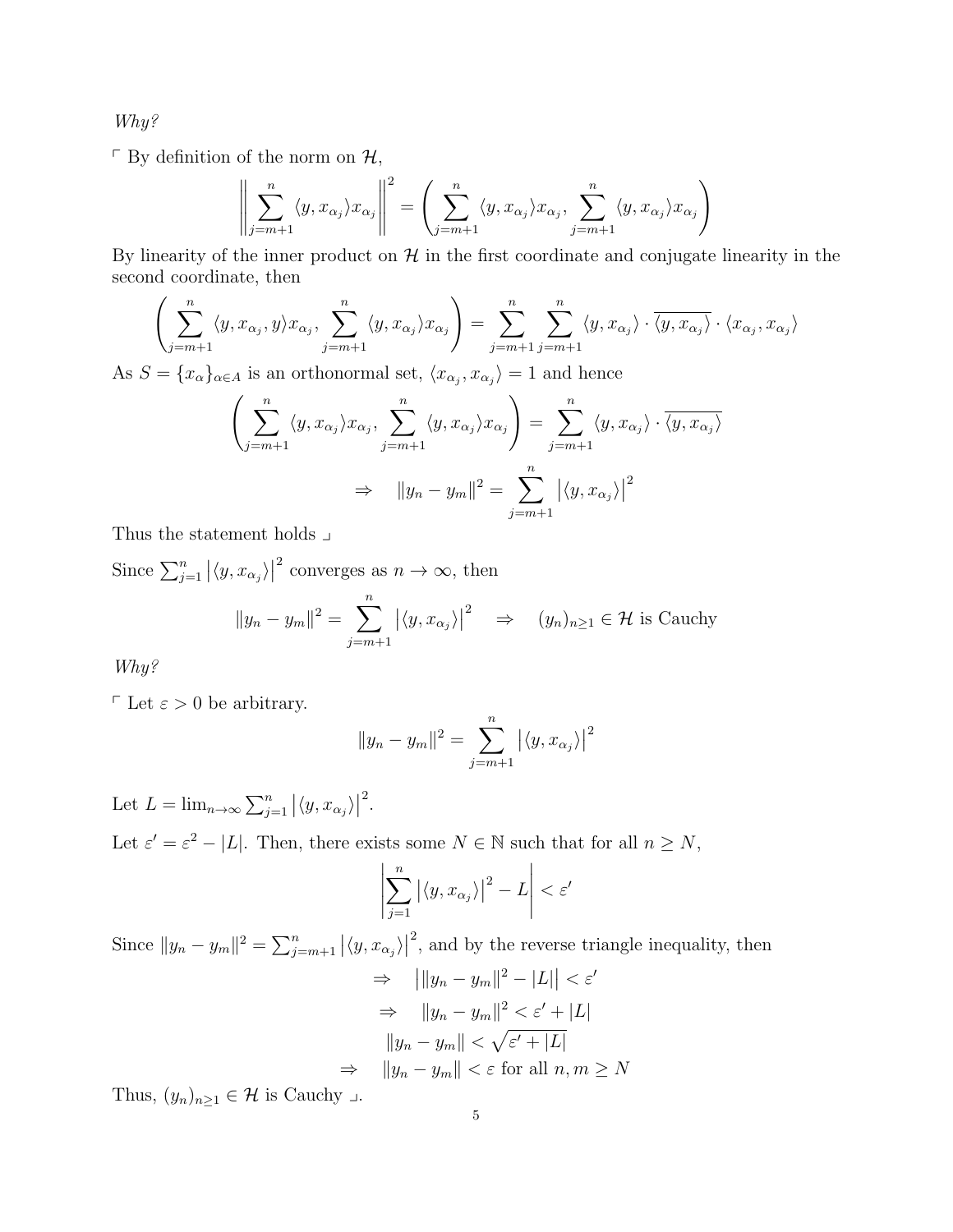$\mathcal{H}$  is complete  $\Rightarrow \exists$  some  $y' \in \mathcal{H}$  such that

$$
(y_n)_{n\geq 1} \xrightarrow{n\to\infty} y' \in \mathcal{H}
$$

$$
\Rightarrow \quad y' = \lim_{n\to\infty} \sum_{j=1}^n \langle y, x_{\alpha_j} \rangle x_{\alpha_j}
$$

Consider  $\langle y - y', x_{\alpha_t} \rangle$  for some  $t \in A$  (i.e.,  $x_{\alpha_t} \in S$ ). Since  $\lim_{n \to \infty} y_n = y'$ , by the continuity of the inner product then

$$
\langle y - y', x_{\alpha_t} \rangle = \lim_{n \to \infty} \langle y - y_n, x_{\alpha_t} \rangle
$$

$$
\langle y - y', x_{\alpha_t} \rangle = \lim_{n \to \infty} \left\langle y - \sum_{j=1}^n \langle y, x_{\alpha_j} \rangle x_{\alpha_j}, x_{\alpha_t} \right\rangle
$$

By linearity of the inner product in the first coordinate, then

$$
\langle y - y', x_{\alpha_t} \rangle = \lim_{n \to \infty} \langle y, x_{\alpha_t} \rangle - \left\langle \sum_{j=1}^n \langle y, x_{\alpha_j} \rangle x_{\alpha_j}, x_{\alpha_t} \right\rangle
$$

$$
\langle y - y', x_{\alpha_t} \rangle = \lim_{n \to \infty} \langle y, x_{\alpha_t} \rangle - \sum_{j=1}^n \langle y, x_{\alpha_j} \rangle \langle x_{\alpha_j}, x_{\alpha_t} \rangle
$$

Now, since  $x_{\alpha_j}, x_{\alpha_t} \in S$  belong to an orthonormal set, then  $\langle x_{\alpha_j}, x_{\alpha_t} \rangle = \delta_{jt} = 1$  only when  $j = t$ . Hence, the only element of the sum that remains occurs when  $j = t$ .

$$
\Rightarrow \quad \langle y - y', x_{\alpha_t} \rangle = \langle y, x_{\alpha_t} \rangle - \langle y, x_{\alpha_t} \rangle \langle x_{\alpha_t}, x_{\alpha_t} \rangle
$$

As  $\langle x_{\alpha_t}, x_{\alpha_t} \rangle = 1$ , then

$$
\langle y - y', x_{\alpha_t} \rangle = \langle y, x_{\alpha_t} \rangle - \langle y, x_{\alpha_t} \rangle
$$

$$
\Rightarrow \langle y - y', x_{\alpha_t} \rangle = 0
$$

As  $x_{\alpha_t} \in S$  was arbitrary,  $\langle y - y', x_{\alpha} \rangle = 0$  for all  $x_{\alpha} \in S$ .

Since  $S$  is an orthonormal basis, it is not contained in any larger orthonormal set, and hence it follows that  $y - y' = 0$ ,  $y = y'$ .

$$
y = \lim_{n \to \infty} \sum_{j=1}^{n} \langle y, x_{\alpha_j} \rangle x_{\alpha_j} = \sum_{\alpha \in A} \langle y, x_{\alpha} \rangle x_{\alpha} \qquad \Rightarrow \qquad (1) \text{ holds}
$$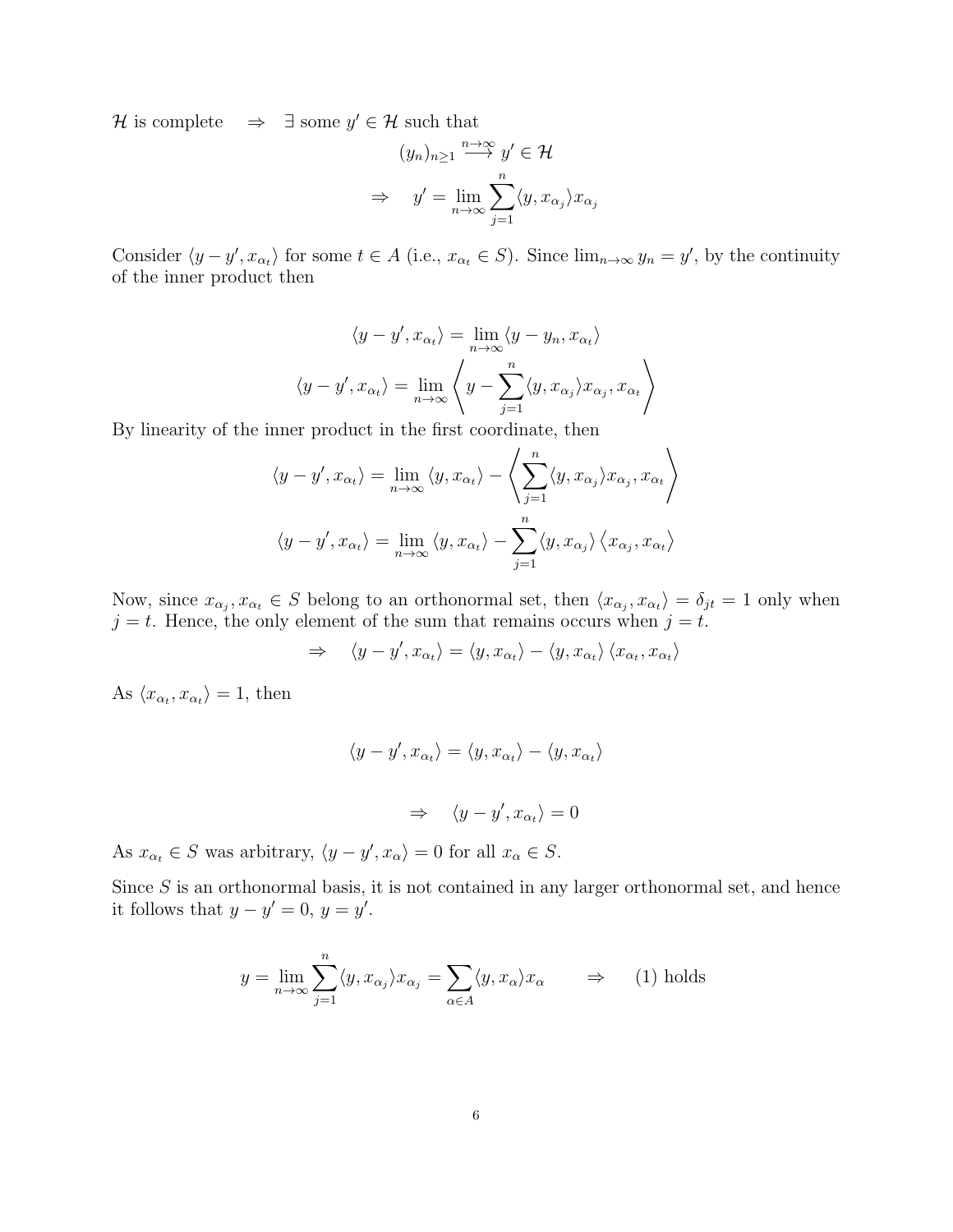To show (2) holds: Let  $y \in \mathcal{H}$  be arbitary as before.

Recall that since  $\sum_{j=1}^{N} |\langle y, x_{\alpha_j} \rangle|$  $2 \le ||y||^2$  is monotone increasing (as it is summing positive terms) and bounded (by  $||y||^2$ ), it converges as  $N \to \infty$ , That is,

$$
\sum_{\alpha \in A} |\langle y, x_\alpha\rangle|^2 < \infty
$$

Remains to show that  $||y||^2 = \sum_{\alpha \in A} |\langle y, x_{\alpha} \rangle|^2$ . By  $(1)$ ,

$$
y = \lim_{n \to \infty} \sum_{j=1}^{n} \langle y, x_{\alpha_j} \rangle x_{\alpha_j}
$$

By continuity of the inner product, then

$$
||y||^2 = \lim_{n \to \infty} \left\| \sum_{j=1}^n \langle y, x_{\alpha_j} \rangle x_{\alpha_j} \right\|
$$

By the definition of  $\|\cdot\|$  on  $\mathcal{H},$ 

$$
||y||^2 = \lim_{n \to \infty} \left( \sum_{j=1}^n \langle y, x_{\alpha_j} \rangle x_{\alpha_j}, \sum_{j=1}^n \langle y, x_{\alpha_j} \rangle x_{\alpha_j} \right)
$$

By linearity (in  $1<sup>st</sup>$  coordinate) and conjugate linearity (in  $2<sup>nd</sup>$  coordinate) of the inner product,

$$
||y||^2 = \lim_{n \to \infty} \sum_{j=1}^n \langle y, x_{\alpha_j} \rangle \overline{\sum_{j=1}^n \langle y, x_{\alpha_j} \rangle} \langle x_{\alpha_j}, x_{\alpha_j} \rangle
$$

$$
||y||^2 = \lim_{n \to \infty} \sum_{j=1}^n |\langle y, x_{\alpha_j} \rangle|^2 \langle x_{\alpha_j}, x_{\alpha_j} \rangle
$$

As  $\langle x_{\alpha_j}, x_{\alpha_j} \rangle = 1$ ,

$$
||y||^2 = \lim_{n \to \infty} \sum_{j=1}^n |\langle y, x_{\alpha_j} \rangle|^2
$$
 as required.

Lastly, the **converse statement**: If  $\sum_{\alpha \in A} |c_{\alpha}|^2 < \infty, c_{\alpha} \in \mathbb{K}$ , then  $\sum_{\alpha \in A} c_{\alpha} x_{\alpha}$  converges to an element of  $H$ .

Suppose for some  $c_{\alpha} \in \mathbb{K}$ ,

$$
\sum_{\alpha \in A} |c_{\alpha}|^2 < \infty
$$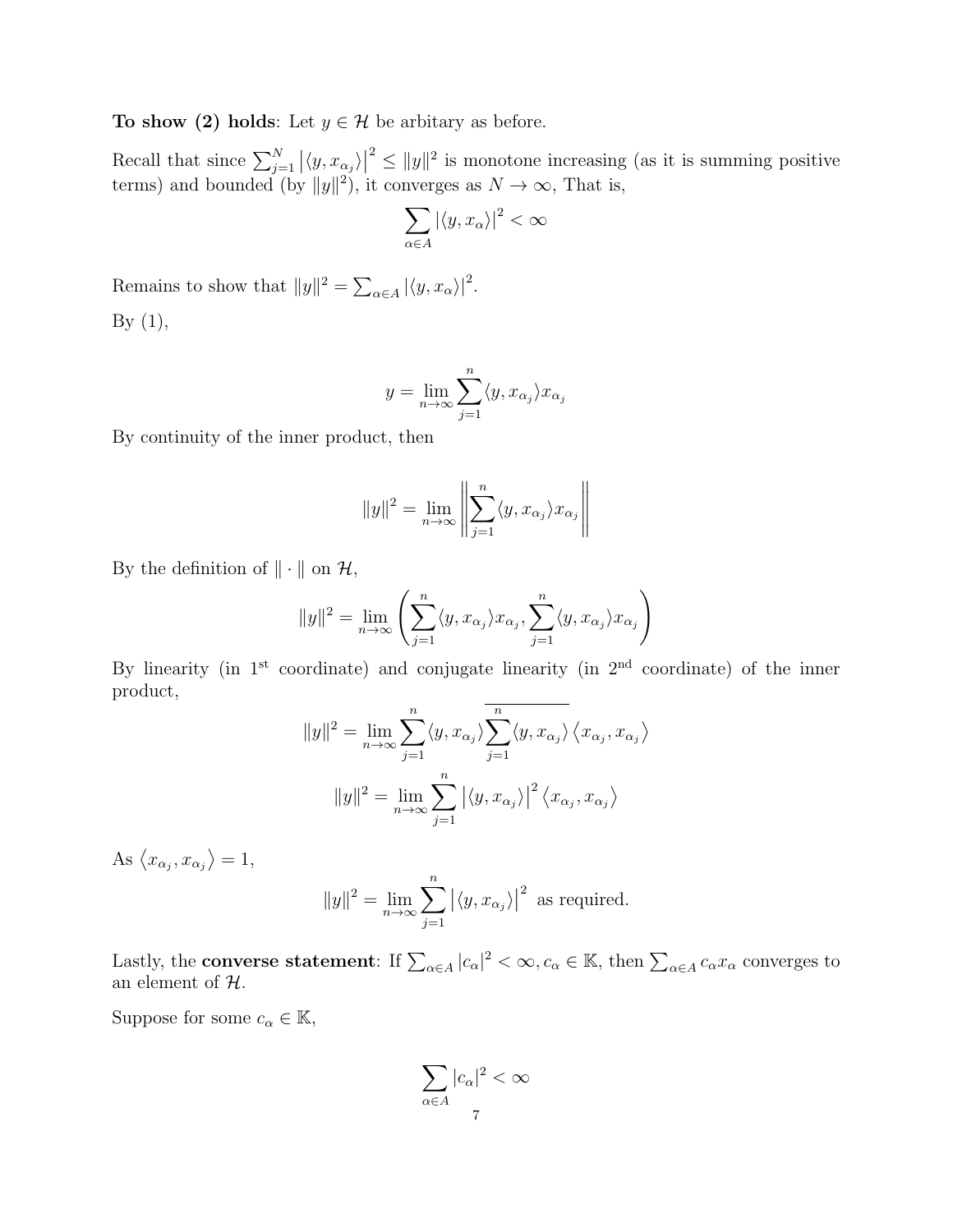Consider the series  $\sum_{\alpha \in A} c_{\alpha} x_{\alpha}$ .

$$
\sum_{\alpha \in A} |c_{\alpha} x_{\alpha}| \leq \sum_{\alpha \in A} |c_{\alpha}| \|x_{\alpha}\|
$$

$$
\sum_{\alpha \in A} |c_{\alpha} x_{\alpha}| \leq \sum_{\alpha \in A} |c_{\alpha}| \leq \sum_{\alpha \in A} |c_{\alpha}|^2 < \infty
$$

Thus,  $\sum_{\alpha \in A} c_{\alpha} x_{\alpha}$  c  $c_{\alpha}x_{\alpha}$  is absolutely convergent and since  $c_{\alpha}x_{\alpha} \in \mathcal{H}$ , as  $\mathcal{H}$  is complete then  $\alpha \in A$   $c_{\alpha} x_{\alpha}$  converges in H.

*Remark* 1.2. **Parseval's Relation**:  $(2)$  in the above theorem:

$$
||y||^2 = \sum_{\alpha \in A} |\langle y, x_\alpha \rangle|^2
$$

– Coefficients  $\langle y, x_\alpha \rangle$  called The Fourier Coefficients of y with respect to the basis  ${x_{\alpha}}_{\alpha\in A}$ .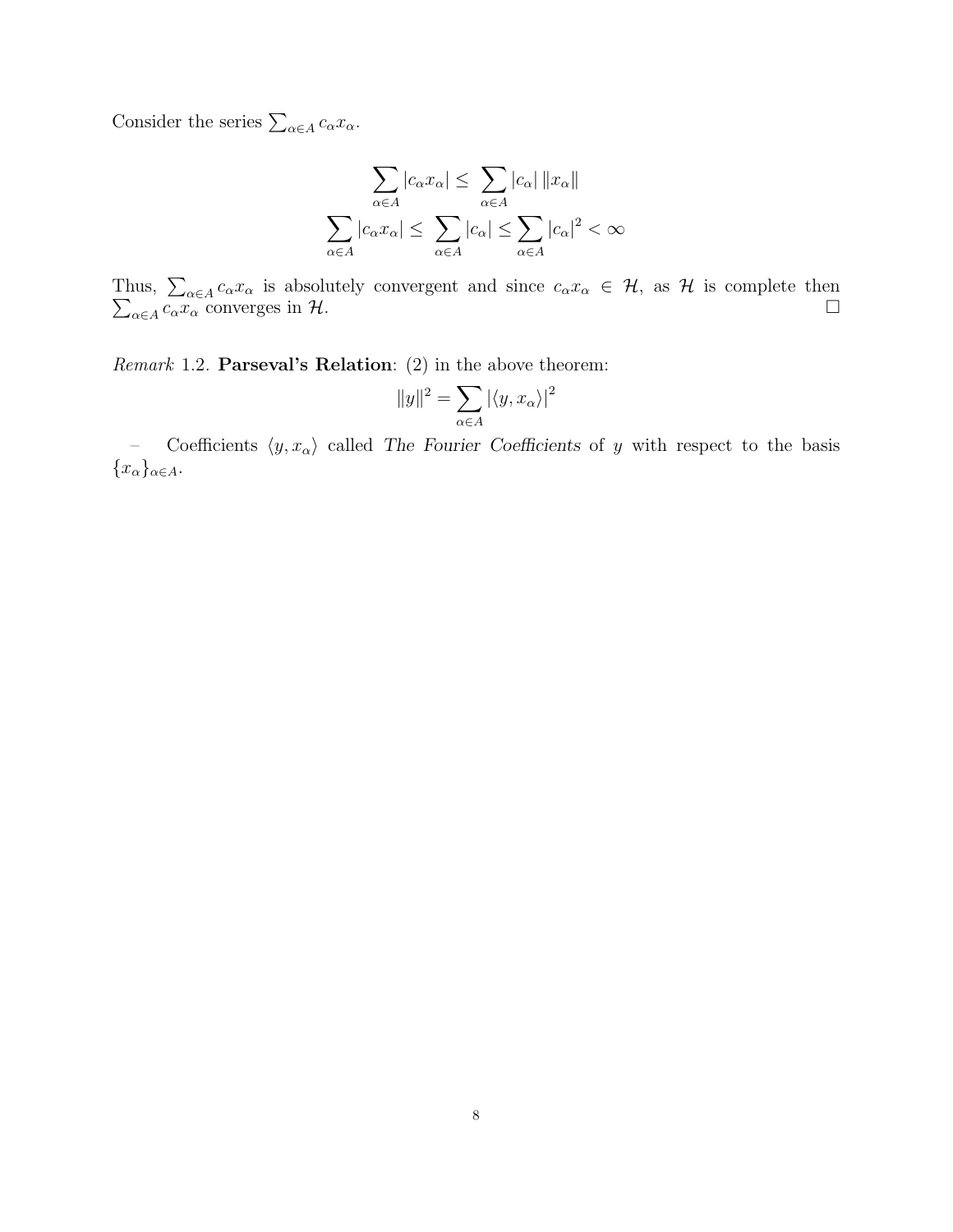Recall: Gram-Schmidt Orthogonalization

– To construct an orthonormal set from an arbitrary sequence of independent vectors.

Suppose  $\{u_1, u_2, \dots\}$  is an arbitrary set of independent vectors in an inner product space V. Construct an orthonormal set  $\{v_1, v_2, \dots\}$  such that for each m,  $\{u_j\}_{j=1}^m$  and  $\{v_j\}_{j=1}^m$  span the same vector space.

- i.e., the set of all finite linear combinations of the  $v_i$ 's is the same as the set of all finite linear combinations of the  $u_i$ 's.

Recall the procedure:

$$
w_1 = u_1 \longrightarrow v_1 = \frac{w_1}{\|w_1\|}
$$
  

$$
w_2 = u_2 - \langle v_1, u_1 \rangle v_1 \longrightarrow v_2 = \frac{w_2}{\|w_2\|}
$$
  

$$
\vdots
$$
  

$$
w_n = u_n - \sum_{k=1}^{n-1} \langle v_k, u_n \rangle v_k \longrightarrow v_n = \frac{w_n}{\|w_n\|}
$$
  

$$
\vdots
$$

and so on.

Recall:

Definition 1.3. A separable Hilbert space is a Hilbert space with a countable dense subset, i.e., there exists some countable  $A \subset \mathcal{H}$  such that  $\overline{A} = \overline{\mathcal{H}}$ .

- Most Hilbert spaces are separable
- Following theorem characterizes separable Hilbert spaces up to isomorphism.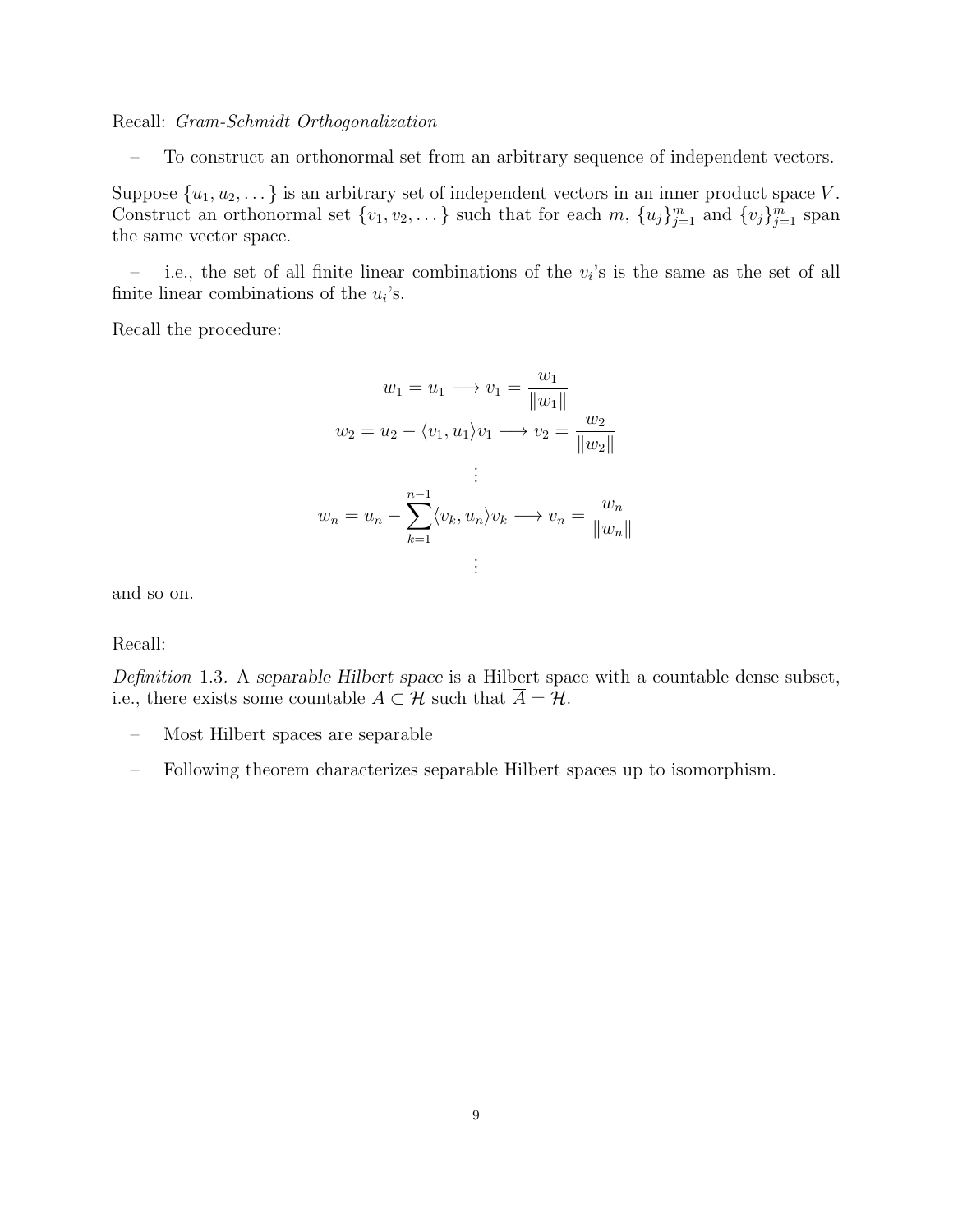## Theorem II.7

A Hilbert space H is separable if and only if it has a countable orthonormal basis S.

- If there are  $N < \infty$  elements in S, then  $\mathcal{H} \cong \mathbb{K}^N$ .
- If there are countably many elements in S, then  $\mathcal{H} \cong \ell^2$ .

### Proof.

 $\ulcorner$  Before we start the proof, recall the following Lemma from Section I of the lectures (Normed Spaces):

Lemma: A normed space X is separable if and only if there exists a countable  $A \subset X$  such that  $X = \overline{lin}A$ .

 $\implies$  Suppose H is separable.

Let  $A = \{a_n\}_{n\in\mathbb{N}}$  be a countable dense subset of  $\mathcal{H}(\overline{A} = \mathcal{H})$  and hence  $\overline{\text{lin}}A = \mathcal{H}$ .

We can obtain a countable subcollection  $V \subseteq A$  such that  $V = \{v_i\}_{i \in \mathbb{N}}$  consists of only linearly independent vectors (i.e., discard the dependent vectors), such that the set of all finite linear combinations is the same as that of A.

$$
\overline{\lim} V = \overline{\lim} A
$$

$$
\Rightarrow \quad \overline{\lim} V = \mathcal{H}
$$

Hence, V is a subset of linearly independent vectors such that  $\overline{\text{lin}}V = \overline{\text{lin}}A = \mathcal{H}$ .

 $V \subset \mathcal{H}$  is linearly independent, so by applying Gram-Schmidt, we obtain an orthonormal set S in  $\mathcal H$  such that S is countable (as V is countable) and

$$
\overline{\lim}V = \overline{\lim}S = \mathcal{H}
$$

To show that S is an orthonormal basis, let  $x \in \mathcal{H}$  be such that

$$
\langle x, s_n \rangle = 0
$$

for all  $n \in \mathbb{N}$ . (It must be shown that  $x = 0$ , because otherwise,  $S \cup \{x\}$  would be an orthonormal set that properly contains S).

Let 
$$
S = \{s_n\}_{n \in \mathbb{N}}
$$
.

Since  $\overline{\lim} A = \mathcal{H}$ ,

As lin $S \subset \mathcal{H}$  is dense, let  $\{w_k\}_{k \in \mathbb{N}} \subset \text{lin}S$  be such that

$$
\lim_{k \to \infty} w_k = x
$$
  
10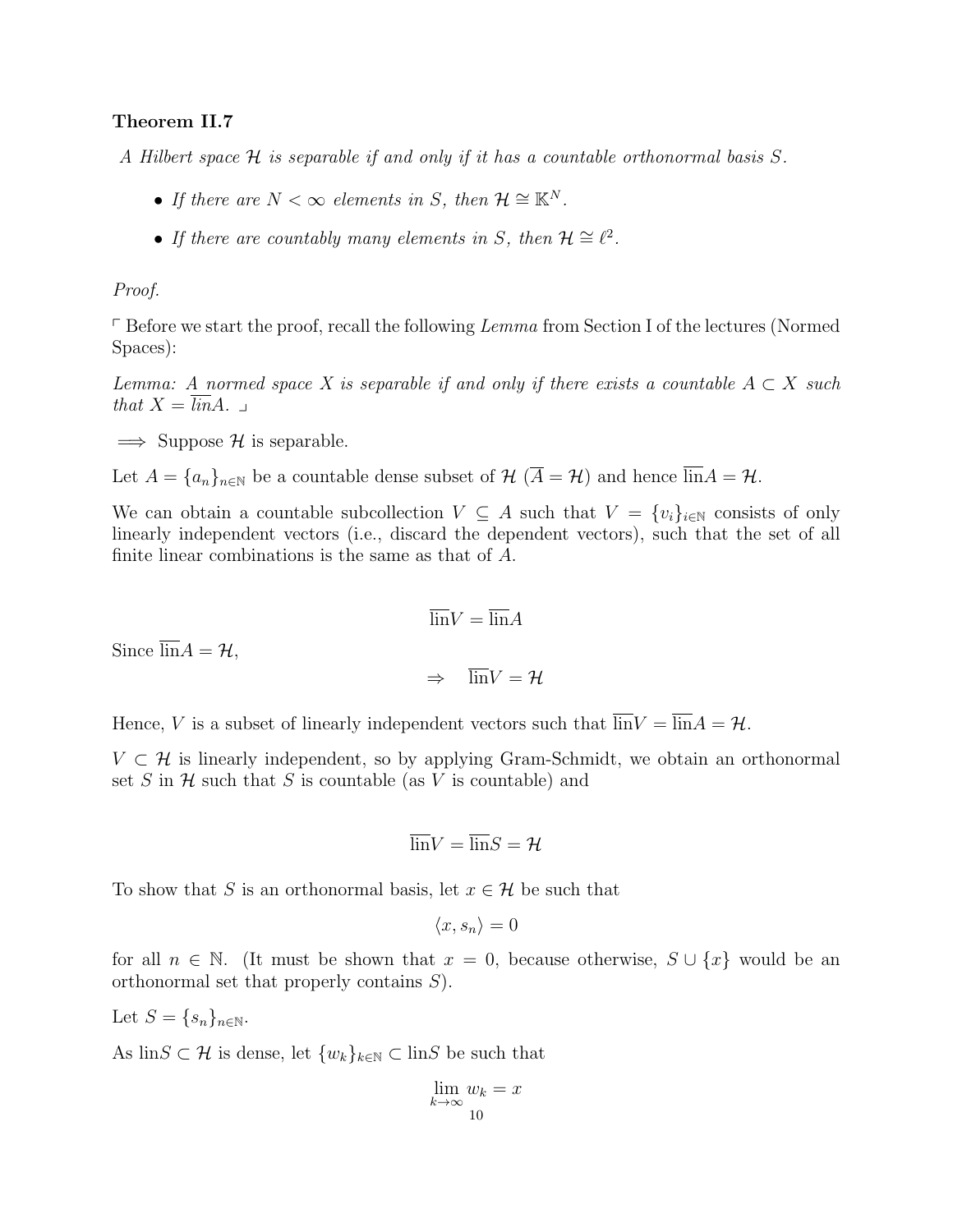Since  $\langle x, s_n \rangle = 0$  for all elements  $s_n$  of S, and since  $w_k \in \text{lin}S$ , then by the linearity and continuity of the inner product, the following holds.

$$
\langle x, x \rangle = \lim_{k \to \infty} \langle x, w_k \rangle = 0
$$
  

$$
\langle x, x \rangle = 0 \Rightarrow x = 0 \text{ by property (1) of inner product}
$$

Hence, if  $x \in \mathcal{H}$  such that  $\langle x, s_n \rangle = 0$  for all  $n \in \mathbb{N}$ , then  $x = 0 \Rightarrow S$  is an orthonormal basis of  $H$ .

So  $H$  has a countable orthonormal basis.

 $\Leftarrow$  On the other hand, suppose  $S = \{s_n\}_{n \in \mathbb{N}}$  is a countable orthonormal basis of  $\mathcal{H}$ . By the previous theorem (II.6), for any  $y \in \mathcal{H}$ ,

$$
y = \sum_{i \in \mathbb{N}} \langle y, s_i \rangle s_i
$$
  
i.e.,  $y = \lim_{n \to \infty} \sum_{i=1}^n \langle y, s_i \rangle s_i$ 

That is,  $y \in \overline{\text{lin}}S$  (a limit of elements of linS). As this holds for any  $y \in \mathcal{H}$ ,

 $\overline{\lim}S = H$ 

By the lemma: As S is countable and  $\overline{\text{lin}}S = \mathcal{H}$ , then  $\mathcal{H}$  is separable.

#### • If  $S$  has countably many elements:

Suppose H is separable and  $S = \{s_n\}_{n \in \mathbb{N}}$  is an orthonormal basis. Define the map  $\mathcal{U}: \mathcal{H} \to \ell^2$  by

 $\mathcal{U}: x \mapsto {\langle x, s_n \rangle}_{n \in \mathbb{N}}$ 

# –  $U$  is well-defined and linear:

By Theorem II.6 (previous theorem) for  $x \in \mathcal{H}$ ,

$$
x = \sum_{n=1}^{\infty} \langle x, s_n \rangle s_n \in \mathcal{H} \text{ such that}
$$

$$
||x||^2 = \sum_{n=1}^{\infty} |\langle x, s_n \rangle|^2
$$

By the definition of norm,  $||x||^2 < \infty$  and hence

$$
\sum_{n=1}^{\infty} |\langle x, s_n \rangle|^2 < 11
$$

 $\infty$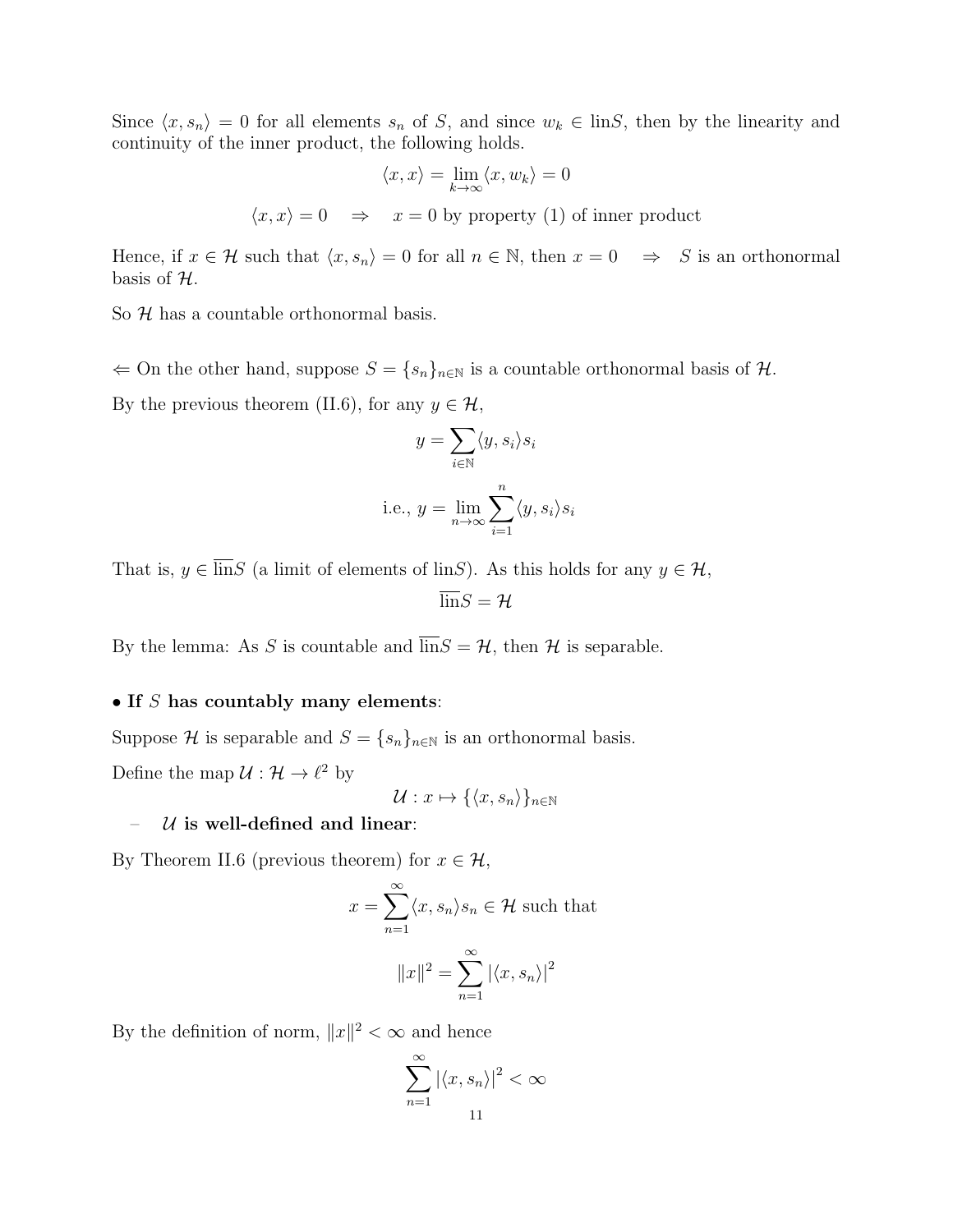That is, for every  $x \in \mathcal{H}$ ,  $\mathcal{U}(x) \in \ell_2$ . So  $\mathcal{U}$  is well-defined. Also, if  $x, y \in \mathcal{H}, \alpha \in \mathbb{K}$ ,

$$
\mathcal{U}(\alpha x + y) = \{\langle \alpha x + y, s_n \rangle\}_{n \in \mathbb{N}}
$$

$$
\mathcal{U}(\alpha x + y) = \{\langle \alpha x, s_n \rangle + \langle y, s_n \rangle\}_{n \in \mathbb{N}}
$$

$$
\mathcal{U}(\alpha x + y) = \{\alpha \langle x, s_n \rangle + \langle y, s_n \rangle\}_{n \in \mathbb{N}}
$$

$$
\Rightarrow \mathcal{U}(\alpha x + y) = \alpha \mathcal{U}(x) + \mathcal{U}(y)
$$

Thus,  $U$  is linear.

 $-$  *U* is onto:

Let  $(c_j)_{j\in\mathbb{N}}\in\ell^2$  be arbitrary. Then,

$$
\sum_{j=1}^{\infty} |c_j|^2 < \infty
$$

By the second part of theorem II.6 (the converse statement), then  $\sum_{n=1}^{\infty} c_j s_j$  converges to an element of  $\mathcal{H}$ . Thus, letting  $x = \sum_{j=1}^{\infty} c_j s_j \in \mathcal{H}$ ,

$$
\mathcal{U}(x) = \left\{ \left\langle \sum_{j=1}^{\infty} c_j s_j, s_n \right\rangle \right\}_{n \in \mathbb{N}}
$$

By linearity (in  $1<sup>st</sup>$  coordinate) of the inner product, then

$$
\mathcal{U}(x) = \left\{ \sum_{j=1}^{\infty} c_j \langle s_j, s_n \rangle \right\}_{n \in \mathbb{N}}
$$

Since  $\langle s_j, s_n \rangle = 1$  iff  $j = n$  (0 otherwise),

$$
\mathcal{U}(x) = \{c_n\}_{n \in \mathbb{N}}
$$

$$
\Rightarrow \mathcal{U}(x) = (c_j)_{j \in \mathbb{N}}
$$

So  $U$  is onto.

 $-$  *U* is isometric:

Let  $x \in \mathcal{H}$  be arbitrary.

It must be shown that  $||x|| = ||Ux||$ .

By definition,

$$
||\mathcal{U}x||^2 = \langle \mathcal{U}x, \mathcal{U}x \rangle = \langle \langle x, s_n \rangle_{n \in \mathbb{N}}, \langle x, s_n \rangle_{n \in \mathbb{N}})
$$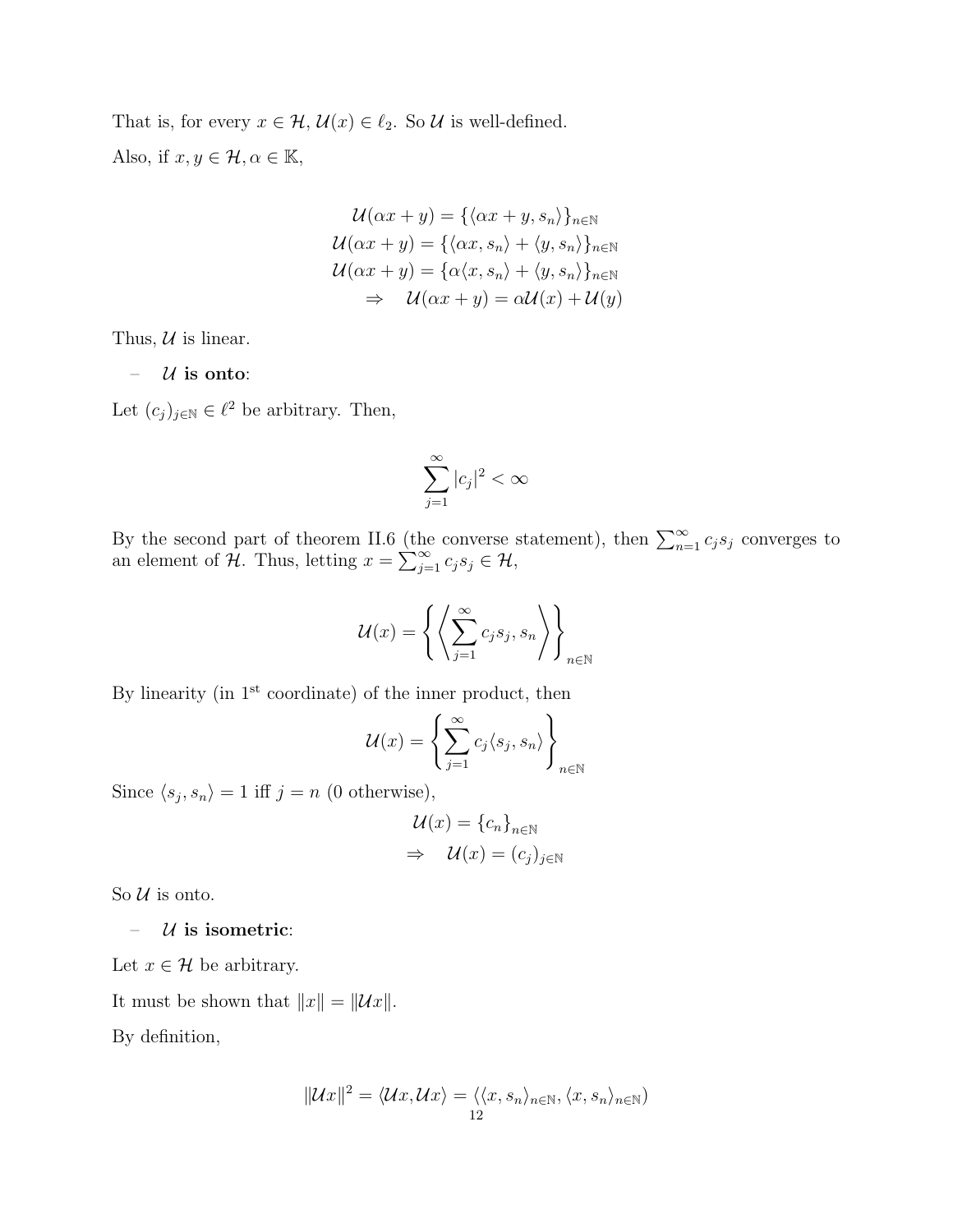Using the inner product on  $\ell^2$ ,

$$
\langle \mathcal{U}x, \mathcal{U}x \rangle = \sum_{n \in \mathbb{N}} \overline{\langle x, s_n \rangle} \langle x, s_n \rangle
$$

$$
\langle \mathcal{U}x, \mathcal{U}x \rangle = \sum_{n \in \mathbb{N}} |\langle x, s_n \rangle|^2
$$

$$
\Rightarrow \langle \mathcal{U}x, \mathcal{U}x \rangle = \|x\|^2 \text{ by Theorem II.6}
$$

$$
\|\mathcal{U}x\|^2 = \|x\|^2
$$

Therefore, as  $x \in \mathcal{H}$  was arbitrary and  $||\mathcal{U}x|| = ||x||$ ,  $\mathcal{U}$  is isometric.

As  $U$  is well-defined, surjective, and isometric, then  $U$  is an isomorphism of Hilbert spaces.  $\Rightarrow$   $\mathcal{H} \cong \ell^2$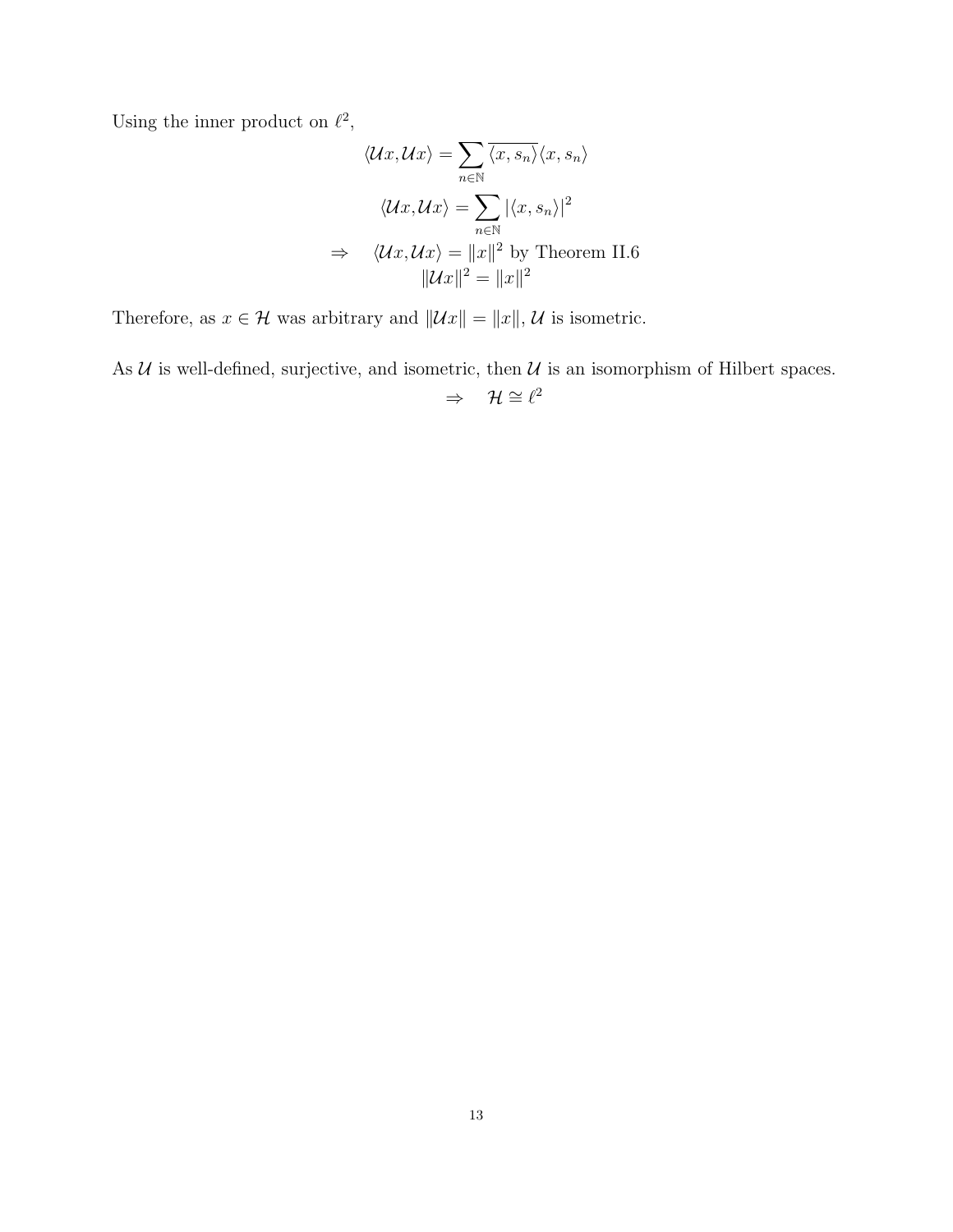• If S has N elements: This is identical to the preceding argument for a countably infinite orthonormal basis S (replacing the inner product on  $\ell^2$  with the inner product on  $\mathbb{K}^N$ ).

Suppose H is separable and  $S = \{s_n\}_{n=1}^N$  is an orthonormal basis.

Define the map  $\mathcal{U}: \mathcal{H} \to \mathbb{K}^N$  by

$$
\mathcal{U}: x \mapsto \{\langle x, s_n \rangle\}_{n=1}^N
$$

## $-$  *U* is well-defined and linear:

 $U$  is linear as in the previous case.

U is well-defined since for  $x \in \mathcal{H}$ :

$$
||x||^2 = \sum_{n=1}^{N} |\langle x, s_n \rangle|^2 < \infty
$$

Hence,  $\mathcal{U}(x) \in \mathbb{K}^N$ .

$$
- U \text{ is onto:}
$$

Let  $c = (c_1, c_2, \ldots, c_N) \in \mathbb{K}^N$  be arbitrary. Then,

$$
\sum_{j=1}^{N} |c_j|^2 < \infty
$$

By the second part of theorem II.6 (the converse statement), then  $\sum_{j=1}^{N} c_j s_j$  converges to an element of H. Thus, letting  $x = \sum_{j=1}^{N} c_j s_j \in \mathcal{H}$ ,

$$
\mathcal{U}(x) = \left\{ \left\langle \sum_{j=1}^{N} c_j s_j, s_n \right\rangle \right\}_{n=1}^{N}
$$

By linearity (in  $1<sup>st</sup>$  coordinate) of the inner product, then

$$
\mathcal{U}(x) = \left\{ \sum_{j=1}^{N} c_j \langle s_j, s_n \rangle \right\}_{n=1}^{N}
$$

$$
\mathcal{U}(x) = \left\{ c_n \right\}_{n=1}^{N}
$$

$$
\mathcal{U}(x) = (c_1, c_2, \dots, c_N) = c
$$

So  $U$  is onto.

 $-$  *U* is isometric:

Let  $x \in \mathcal{H}$  be arbitrary.

It must be shown that  $||x|| = ||Ux||$ .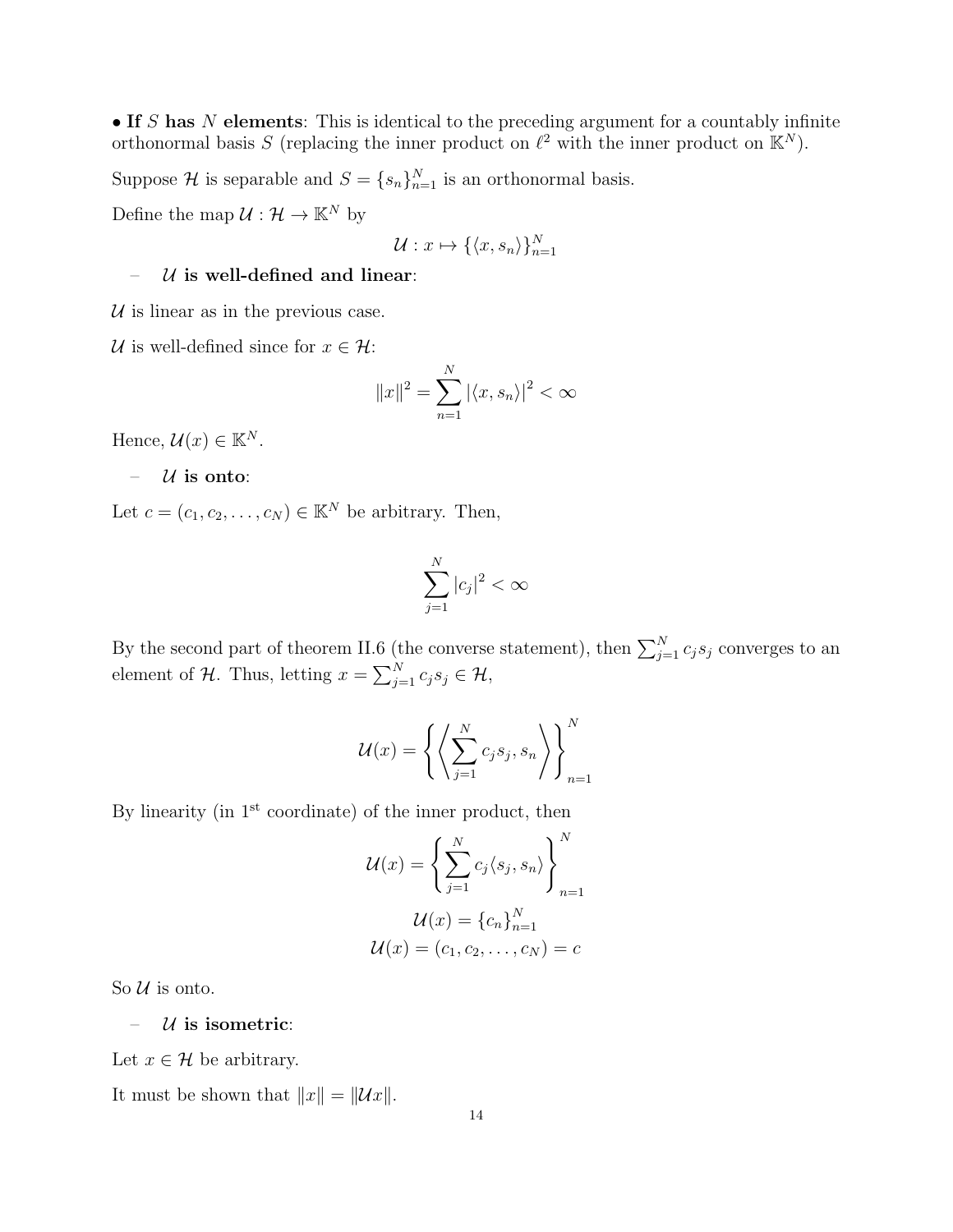By definition,

$$
||\mathcal{U}x||^2 = \langle \mathcal{U}x, \mathcal{U}x \rangle = \langle \langle x, s_n \rangle_{n=1}^N, \langle x, s_n \rangle_{n=1}^N \rangle
$$

Using the standard inner product on  $\mathbb{K}^N$ ,

$$
\langle \mathcal{U}x, \mathcal{U}x \rangle = \sum_{n=1}^{N} \overline{\langle x, s_n \rangle} \langle x, s_n \rangle
$$

$$
\langle \mathcal{U}x, \mathcal{U}x \rangle = \sum_{n=1}^{N} |\langle x, s_n \rangle|^2
$$

$$
\Rightarrow \quad \langle \mathcal{U}x, \mathcal{U}x \rangle = \|x\|^2 \text{ by Theorem II.6}
$$

$$
\|\mathcal{U}x\|^2 = \|x\|^2
$$

Therefore, as  $x \in \mathcal{H}$  was arbitrary and  $||\mathcal{U}x|| = ||x||$ , U is isometric.

As  $U$  is well-defined, surjective, and isometric, then  $U$  is an isomorphism of Hilbert spaces.

$$
\Rightarrow \quad \mathcal{H} \cong \mathbb{K}^N
$$

Remark 1.4. Preceding theorem shows that in the separable case, the Gram-Schmdit process allows us to construct an orthonormal basis without using Zorn's Lemma.

How did Hilbert spaces naturally arise from problems in classical analysis?

If  $f(x)$  is an integrable function on  $[0, 2\pi]$ , define  $c_n$  as

$$
c_n = \frac{1}{(2\pi)^{\frac{1}{2}}} \int_0^{2\pi} e^{-inx} f(x) dx
$$

Definition 1.5. The formal series  $\sum_{n=-\infty}^{\infty} c_n (2\pi)^{-\frac{1}{2}} e^{inx}$  is called the Fourier series of f.

Classical Problem: For which  $f$  and in what sense does the Fourier series of  $f$ converge to f?

## Theorem II.8

Suppose that  $f(x)$  is periodic of period  $2\pi$  and is continuously differentiable. Then the functions  $\sum_{n=-M}^{M} c_n e^{inx}$  converge uniformly to  $f(x)$  as  $M \to \infty$ .

– Gives sufficient conditions for Fourier series of a function to converge uniformly.

• But what about finding the exact class of functions whose Fourier series converge unfiromly or converge pointwise?